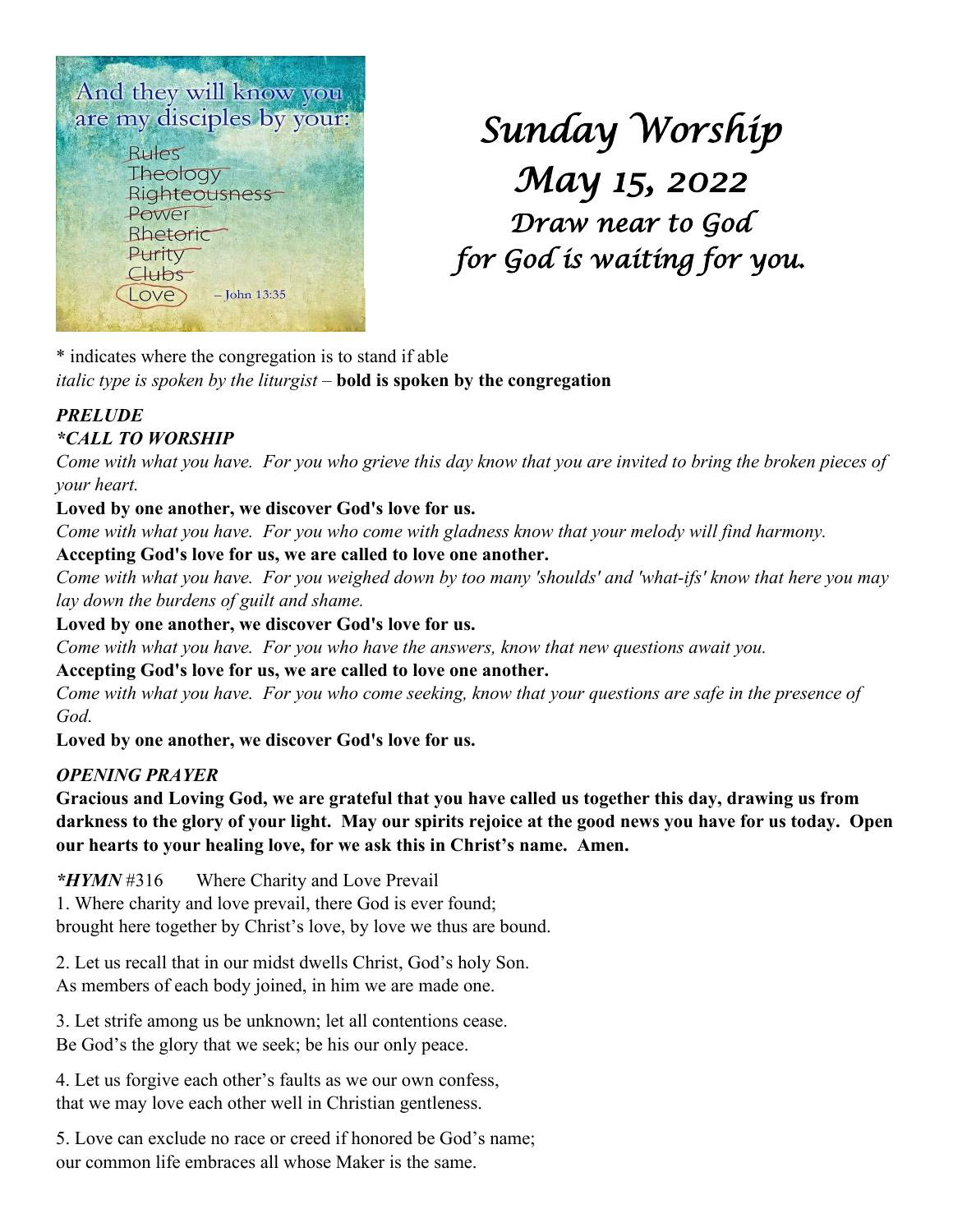## *CALL TO CONFESSION*

# *PRAYER OF CONFESSION AND BROKENNESS*

**Almighty God, you love us, but we have not loved you. You call, but we have not listened. We walk away from neighbors in need, wrapped up in our own concerns. We have gone along with evil, with pride, quarrelling, and divisiveness.**

**Holy God, help us to face up to ourselves, so that, as you move toward us in mercy, we may repent, turn to you, and receive mercy; through Jesus Christ our Lord. Amen.**

#### *WORDS OF ASSURANCE AND BLESSING*

*… Remember the good news and say it aloud with me:* **Jesus died for me. Jesus forgives me. Jesus loves me. Jesus is good to me. Amen.**

#### *\*GLORIA PATRI*

**Glory be to the Father, and to the Son, and to the Holy Ghost; as it was in the beginning, is now, and ever shall be, world without end. Amen. Amen.**

*FIRST SCRIPTURE LESSON* Acts 11:1-18

Handbell Choir

**SPECIAL MUSIC** 60d, That Madest Earth and Heaven arr. Donald E. Allured

#### *TIME WITH THE CHILDREN*

*\*HYMN* #757 Today We All Are Called to Be Disciples

1. Today we all are called to be disciples of the Lord, to help to set the captive free, make plowshare out of sword,

to feed the hungry, quench their thirst, make love and peace our fast, to serve the poor and homeless first, our ease and comfort last.

2. God made the world and at its birth ordained our human race to live as stewards of the earth, responding to God's grace. But we are vain and sadly proud; we sow not peace but strife. Our discord spreads a deadly cloud that threatens all of life.

3. Pray justice may come rolling down as in a mighty stream, with righteousness in field and town to cleanse us and redeem. For God is longing to restore an earth where conflicts cease, a world that was created for a harmony of peace.

4. May we in service to our God act out the living word, and walk the road the saints have trod till all have seen and heard. As stewards of the earth may we give thanks in one accord to God who calls us all to be disciples of the Lord.

*GOSPEL LESSON* John 13:31-35

*SERMON* Play Nice

#### *RECOGNITION OF THE OFFERING \*DOXOLOGY*

**Praise God from whom all blessings flow. Praise him, all creatures here below. Praise him above, ye heavenly hosts. Praise Father, Son, and Holy Ghost. Amen.**

## *PRAYER OF DEDICATION*

**Loving God, you have given us the task to love one another. May the gifts we offer bring love and life to others. May the love we share bring hope to a world that has forgotten how to love. Amen.**

## *SHARING JOYS AND CONCERNS*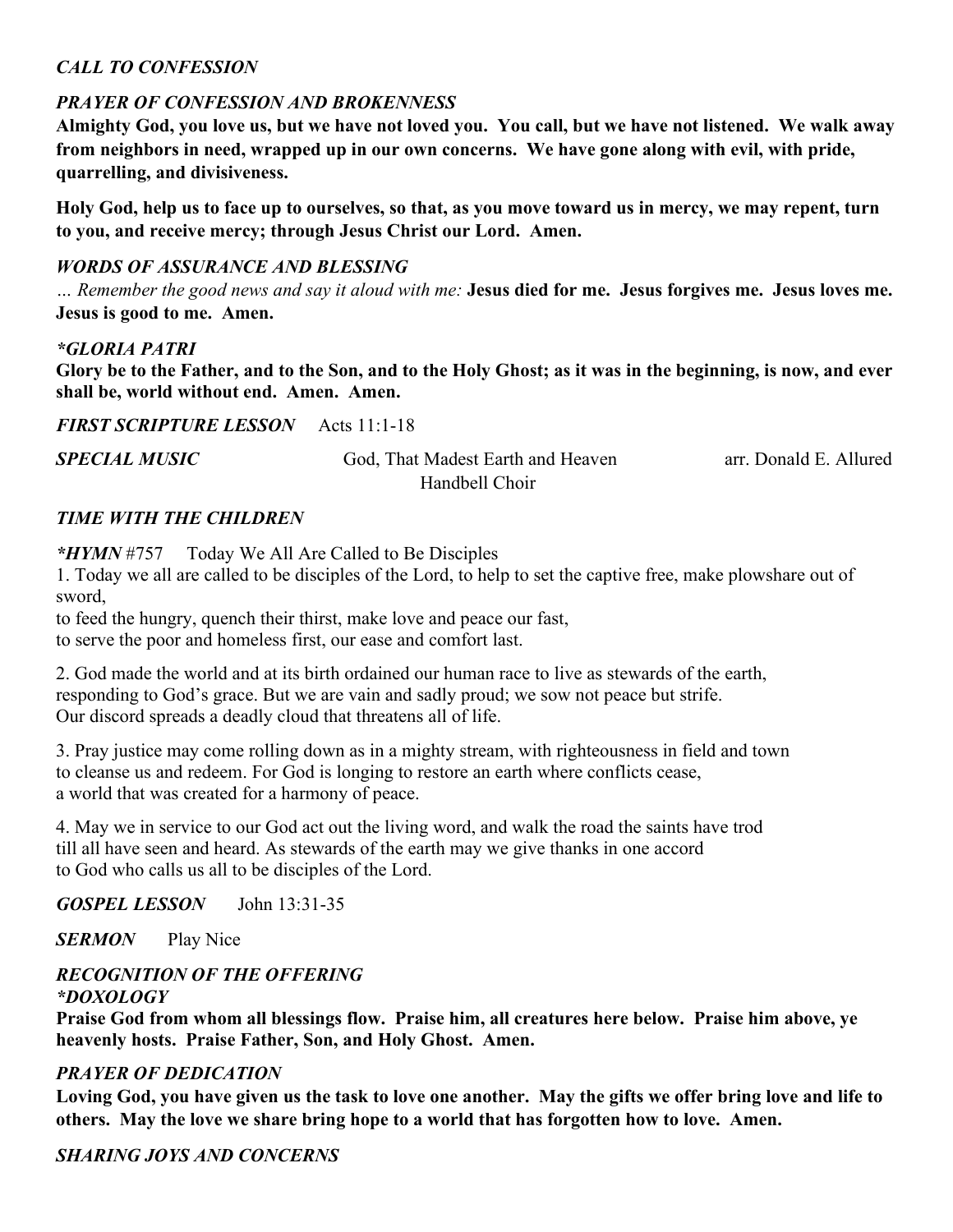# *PASTORAL PRAYER AND THE LORD'S PRAYER*

**Our Father who art in heaven, hallowed be thy name. Thy kingdom come, thy will be done, on earth as it is in heaven. Give us this day our daily bread; and forgive us our debts, as we forgive our debtors; and lead us not into temptation, but deliver us from evil. For thine is the kingdom and the power and the glory, forever. Amen.**

# *\*HYMN* #300 We Are One in the Spirit

1. We are one in the Spirit; we are one in the Lord; we are one in the Spirit; we are one in the Lord, and we pray that all unity may one day be restored: And they'll know we are Christians by our love, by our love, yes, they'll know we are Christians by our love.

2. We will walk with each other; we will walk hand in hand; we will walk with each other; we will walk hand in hand, and together we'll spread the news that God is in our land: And they'll know we are Christians by our love, by our love, yes, they'll know we are Christians by our love.

3. We will work with each other; we will work side by side; we will work with each other we will work side by side, and we'll guard human dignity and save human pride: And they'll know we are Christians by our love, by our love, yes, they'll know we are Christians by our love.

4. All praise to the Father, from whom all things come, and all praise to Christ Jesus, God's only Son, and all praise to the Spirit, who makes us one: And they'll know we are Christians by our love, by our love, yes, they'll know we are Christians by our love.

*\*BENEDICTION*

*POSTLUDE*



**Church Staff Susan Fall, Pastor Leanne Yerkes, Director of Music Susan Flanagan, Office Administrator Frank Orzehoski, Treasurer Mark Lempp, Grounds Keeper**



# ANNOUNCEMENTS: May 15, 2022

**This week's carillon is in memory of Given Landis.**

**Our Flowers today are given in memory of Mary and Harvey Crouthamel (Beth's parents) from Larry and Beth Conti.**

# **YOUTH GROUP TONIGHT 6:30PM**

**REV. ASHLEY ROSSI PREACHING NEXT SUNDAY:** While Pastor Su is away on study leave, on **Sunday, May 22, The Rev. Ashley Rossi will preach and lead worship.** Rev. Rossi was the former Associate Pastor of the Carmel Presbyterian Church and is now serving as the Director of Donor Relations at The Common Place, a Presbytery supported organization serving families in Southwest Philadelphia. She also works alongside the staff of Salt & Light Church in pastoral ministry.

# **PASTOR SU'S STUDY LEAVE**

Pastor Su is going to a preaching conference the week of May 16-22. While Pastor Su is away, pastoral emergencies will be handled by the deacons and session members. Please contact Marilyn Cook (484-688- 4618) or Maggie Rash (215-534-4451) for pastoral needs.